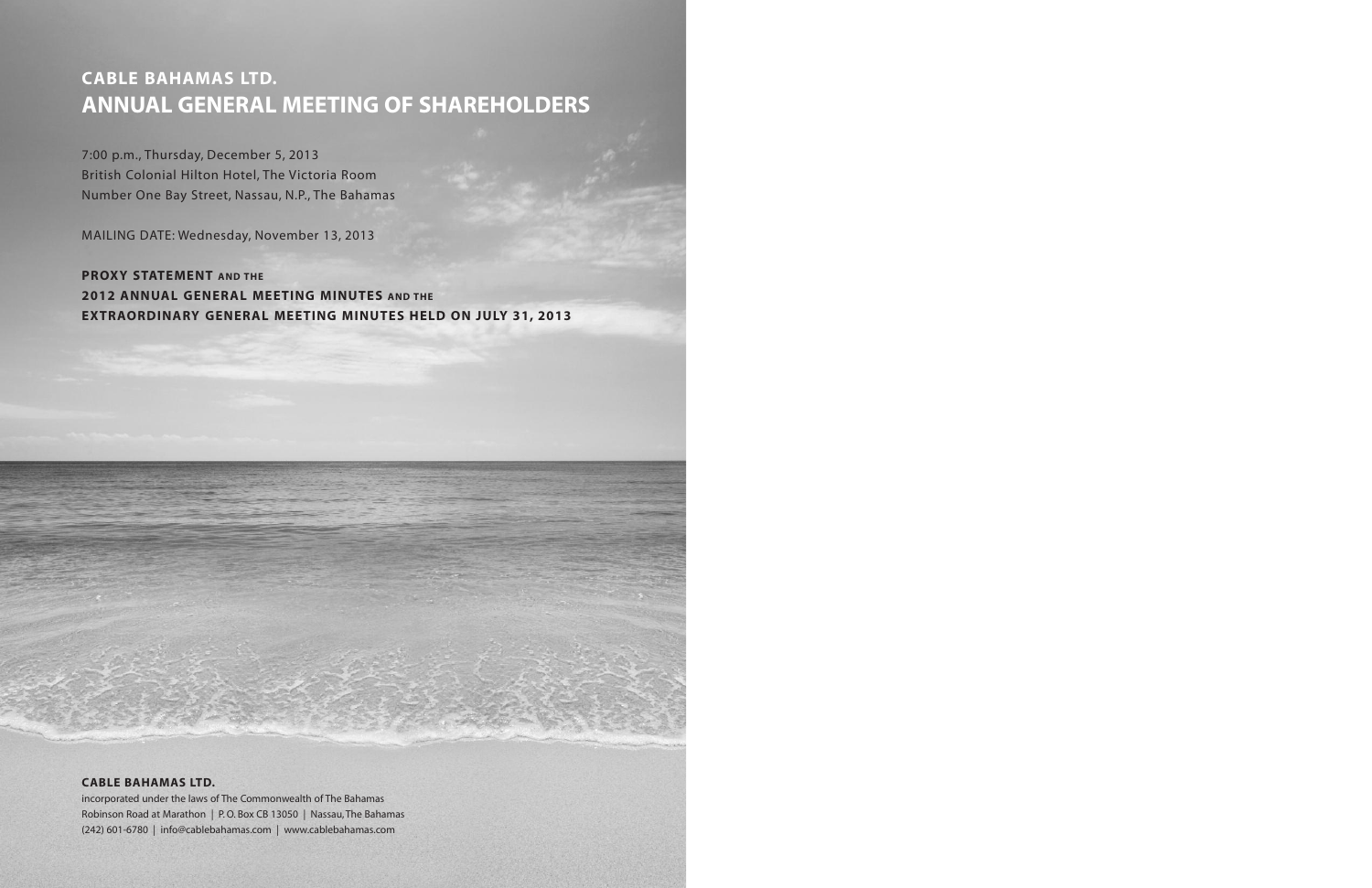# **CABLE BAHAMAS LTD. NOTICE OF ANNUAL GENERAL MEETING**

**Thursday,December 5, 2013 at 7:00 p.m. British Colonial Hilton Hotel,The Victoria Room Nassau,The Bahamas**

### **ITEMS OF BUSINESS:**

- (1) To announce the results of the examination of proxies, declare a quorum present and proceed to business;
- (2) To approve the minutes of the last Annual General Meeting held on September 27, 2012 and the minutes of the Extraordinary General Meeting held on July 31, 2013.
- (3) To receive and consider the Chairman's report;
- (4) To receive and approve the financial statements and the reports of the directors and auditors;
- (5) To elect directors for the ensuing year and fix their remuneration;
- (6) To confirm and approve dividends paid for the year ended December 31, 2012;
- (7) To consider and approve a standard resolution ratifying and confirming all acts,transactions and proceedings of the directors and officers of the Company for the year 2012;
- (8) To approve the appointment of the auditor of the Company, and authorise the directors to fix their remuneration;
- (9) To approve changes to the Memorandum and Articles of Association; and
- (10) To transact such other business as may properly come before the Meeting and any adjournment thereof.

### We are providing these proxy materials in connection with the solicitation, by the Board of Directors of Cable Bahamas Ltd., of proxies to be voted at the Company's 2013 Annual General Meeting of Shareholders to be held on December **5, 2013 and at any meeting following adjournment thereof.**

#### **RECORD DATE:**

Holders of ordinary shares of record at the close of business on November 6, 2013 are entitled to vote at the meeting.

#### **FINANCIAL STATEMENTS:**

The Company's 2012 audited financial statements are included in the Company's 2012 Annual Report.The Annual Report is available at our website: www.cablebahamas.com or at our locations on Old Trail & Robinson Road,the Mall at Marathon and East Mall Drive, Freeport, Grand Bahama.

#### **PROXY VOTING:**

It is important that your shares be represented and voted at the meeting.You can vote your shares by appearing in person or by completing and returning the proxy form enclosed. You can revoke a proxy at any time prior to its exercise at the meeting by following the instructions in the accompanying proxy statement.

By order of the Board of Directors:

**Judith Smith** Secretary November 13, 2013

# **CABLE BAHAMAS LTD. PROXY STATEMENT**

A shareholder has the right to appoint a person or company (who need not be a shareholder), other than the **persons designated by the directors as proxyholders in the accompanying form of proxy, to represent the** shareholder at the meeting by striking out the names of the persons so designated and inserting the name of the chosen proxyholder in the blank space provided for that purpose in the form of proxy, or by completing and signing another proper form of proxy. A proxy must be in writing and must be executed by the shareholder or by an attorney authorised in writing. The proxy must arrive by mail or be delivered by hand to the offices of Bahamas Central Securities Depositary Limited, 2nd Floor Fort Nassau Centre, British Colonial Hilton Suite #202, P. O. Box **N-9307,Nassau, Bahamas no later than 4:00 p.m.December 4th, 2013.**

Shareholders are advised that no shareholder proposal has been filed. Further, no action is proposed by the Board of Directors, which would create the possibility of a "dissenting shareholder" under Section 159 of The Companies Act, 1992. The Board of Directors are not aware of any solicitation of proxies by a person or group adverse to present management of this Company.

You are cordially invited to attend the Annual General Meeting on Thursday December 05, 2013 beginning at 7:00 p.m. Shareholders will be admitted beginning at 6:30 p.m.The meeting will be held in the Victoria Room at the British Colonial Hilton Hotel.

This financial year of Cable Bahamas Ltd.began on January 1, 2012 and ended December 31, 2012.References in this proxy statement to the year 2012 or financial year refer to the period mentioned above.

We are mailing this proxy statement, accompanying forms of proxy, and voting instructions on Wednesday, November 13, 2013 to holders of record of the Company's ordinary shares as at the close of business on Wednesday, November 6, 2013.

#### **PROXIES AND VOTING PROCEDURES**

The Board of Directors and the management of the Company do not contemplate the solicitation of proxies otherwise than by mail.The total amount estimated to be spent in connection with this solicitation of proxies is \$5,000.

#### **Proxy Submission**

#### **Revocation of Proxy**

A shareholder who executes and returns the accompanying form of proxy may revoke it by an instrument in writing executed by such shareholder or attorney authorised in writing and deposited at the offices of Bahamas Central Securities Depositary Limited, 2nd Floor, Fort Nassau Centre, British Colonial Hilton, Suite #202, P.O.Box N-9307, Nassau,The Bahamas at any time up to and including the last business day preceding the day of the meeting, or with the Chairman of the meeting on the day of the meeting prior to the commencement thereof or in any other manner permitted by law.

#### **Voting by Proxy**

All shares entitled to vote and represented by properly completed proxies received prior to the meeting and not revoked will be voted at the meeting as specified by the shareholder. If you do not indicate how your shares should be voted on a matter included in the proxy form, the shares represented by your properly completed proxy will be voted in the affirmative for each proposal. Where this proxy confers discretionary authority as to any matters that may properly come before the meeting or any adjournments thereof, the shares represented by this proxy will be voted as the Board of Directors recommends.

If any other matters are properly presented at the annual meeting for consideration including, among other things, consideration of a motion to adjourn the meeting to another time or place, the persons named as proxies and acting thereunder will have discretion to vote on those matters according to their best judgment to the same extent as the person delivering the proxy would be entitled to vote. At the date this proxy statement went to press, we did not anticipate that any other matters would be raised at the meeting.

#### **CONTENTS OF MAILING**

- Notice of Annual General Meeting
- Proxy Form (separate document)
- Proxy Statement
- Minutes of the last Annual General Meeting of Shareholders held on September 27, 2012
- Minutes of the Extraordinary General Meeting held on July 31, 2013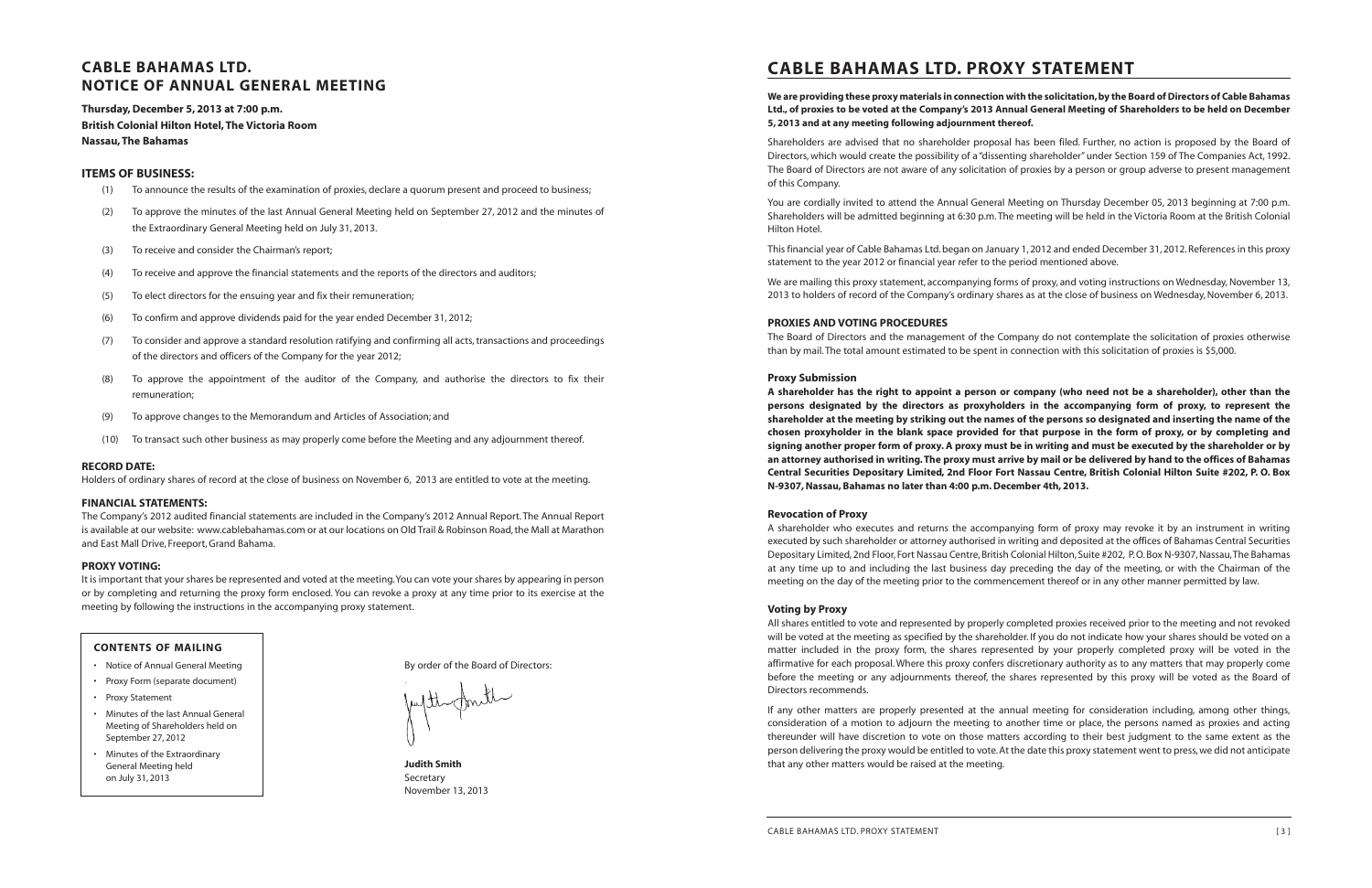#### **Proposed Directors**

#### The following table sets forth the names of all persons proposed to be nominated for election as directors.

| <b>NAME AND</b><br>POSITION<br>OR OFFICE | <b>PRINCIPAL</b><br><b>OCCUPATION</b>                                 | <b>PRINCIPAL PLACE OF</b><br><b>OCCUPATION WITHIN</b><br><b>PRECEEDING 5 YEARS</b> | <b>TENURE</b>                                              | <b>PROPOSED TERM</b><br><b>EXPIRATION DATE</b> | <b>NUMBER OF</b><br><b>ORDINARY</b><br><b>SHARES</b> |
|------------------------------------------|-----------------------------------------------------------------------|------------------------------------------------------------------------------------|------------------------------------------------------------|------------------------------------------------|------------------------------------------------------|
| Gary Kain                                | Businessman                                                           | <b>Businessman</b>                                                                 | 2010-2013                                                  | 2016                                           | Nil                                                  |
| Phaedra Mackey-<br>Knowles               | Deputy Director of<br>Investments, National<br><b>Insurance Board</b> | National Insurance<br><b>Board</b>                                                 | Appointed to fill a<br>casual vacancy in<br>August 2013    | 2016                                           | Nil                                                  |
| Calvin Knowles                           | Chairman, The<br><b>Bahamas Development</b><br><b>Bank Board</b>      | Consultant                                                                         | Appointed to fill a<br>casual vacancy in<br>in August 2013 | 2016                                           | Nil                                                  |
| Simon Wilson                             | <b>Deputy Financial</b><br>Secretary, Ministry<br>of Finance          | Consultant                                                                         | Appointed to fill a<br>casual vacancy in<br>in August 2013 | 2016                                           | Nil                                                  |

\* Cable Bahamas' subsidiaries are Cable Freeport Ltd., Caribbean Crossings Ltd., Maxil Communications Ltd., Systems Resource Group Limited and Summit Vista Inc. Caribbean Crossings Ltd has a U.S. subsidiary - Trinity Communications Ltd. All of the Cable Bahamas directors serve as *directors of the subsidiaries incorporated in The Bahamas.*

#### **Continuing Directors**

The following table sets forth the names of all persons who will continue as Directors:

At the Extraordinary General Meeting held on 31 July 2013, the shareholders approved the acquisition of four (4) U.S. companies: U. S. Metropolitan Telecoms, LLC ("U.S. Metro"), Marco Island Cable Inc. ("MIC"), NuVu, LLC, ("Nu Vu") and

| <b>NAME AND</b><br><b>POSITION</b><br><b>OR OFFICE</b> | <b>PRINCIPAL</b><br><b>OCCUPATION</b>                                                         | <b>PRINCIPAL PLACE OF</b><br><b>OCCUPATION WITHIN</b><br><b>PRECEEDING 5 YEARS</b>            | <b>POSITION WITH</b><br><b>SIGNIFICANT</b><br><b>AFFILIATE</b> | <b>TENURE</b>                          | <b>EXPIRATION</b><br><b>OF TERM</b> | <b>NUMBER OF</b><br><b>ORDINARY</b><br><b>SHARES</b> |
|--------------------------------------------------------|-----------------------------------------------------------------------------------------------|-----------------------------------------------------------------------------------------------|----------------------------------------------------------------|----------------------------------------|-------------------------------------|------------------------------------------------------|
| <b>Philip Keeping</b>                                  | <b>Businessman</b>                                                                            | <b>Businessman</b>                                                                            | Nil                                                            | *Jan 2010-Sep 2012<br>Sep 2012-Present | 2015                                | Nil                                                  |
| <b>Troy d'Arville</b>                                  | President & Chief<br>Executive Officer.<br>Furniture Plus &<br>The Plus Group of<br>Companies | President & Chief<br>Executive Officer,<br>Furniture Plus &<br>The Plus Group of<br>Companies | Nil                                                            | ** Oct 2011-Present                    | 2014                                | 1,021,050                                            |
| <b>Franklyn Butler II</b>                              | President & Managing<br>Director, Milo B. Butler<br>& Son Co. Ltd.                            | President & Managing<br>Director, Milo B. Butler<br>& Son Co. Ltd.                            | ***Director of<br>Summit Vista<br>Inc. Subsidiaries            | ** Oct 2011 - Present                  | 2014                                | 890,232                                              |

N.B. Except as otherwise noted all of the continuing directors only serve as directors of the subsidiaries incorporated in The Bahamas.

On Wednesday, November 06, 2013 there were 13,608,769 ordinary shares of par value \$1.00 each outstanding. Each share is entitled to one vote on each matter properly brought before the meeting.

\* Directors were elected annually.

\*\* Appointed in October 2011 and elected in 2012.

\*\*\* Summit Vista Inc.subsidiaries are U.S. Metropolitan Telecom LLC, Marco Island Cable Inc., and NuVu LLC.

#### **Remuneration**

The Chairman receives \$25,000 and each non-executive director receives \$18,000 per annum for serving in their respective capacities. An additional \$1,200 is paid for each meeting attended. Shareholders will be asked to approve the rates of remuneration.

**4. Interests of Insiders in Material Transactions** Summit Broadband Inc. ("Summit").

#### **SHAREHOLDERS ENTITLED TO VOTE AND VOTING SECURITIES**

Shareholders at the close of business on the record date are entitled to notice of and to vote at the Annual General Meeting.

At the close of business on Wednesday, November 06, 2013, the following shareholder beneficially owned at least 10% or more of the Company's issued ordinary shares.

| <b>SHAREHOLDER</b>              | <b>NUMBER OF ISSUED</b><br><b>ORDINARY SHARES</b> | <b>PERCENTAGE</b><br><b>OWNERSHIP</b> |
|---------------------------------|---------------------------------------------------|---------------------------------------|
| <b>National Insurance Board</b> | 3,034,483                                         | 22.29%                                |

To the knowledge of the Company, there are no other shareholders who own 10% or more of the Company's issued ordinary shares.

#### **QUORUM AND REQUIRED VOTE**

The presence, in person or by proxy, of members holding or representing one-fifth (1/5) or 2,727,753 shares of the subscribed and issued shares of the Company is necessary to constitute a quorum at the meeting.

#### **RESOLUTIONS OF THE MEETING & EXPLANATORY NOTES**

#### **1. Approval of Minutes of last Annual General Meeting and Extraordinary General Meeting**

The Minutes of the last Annual General Meeting of the shareholders held on September 27, 2012 and the Extraordinary General Meeting held on July 31, 2013 both at the British Colonial Hilton,Governors Room are included in the notice of meeting and proxy materials.They may also be read at this meeting unless waived by the shareholders at the meeting.The purpose of this resolution is to allow shareholders the opportunity to scrutinise the Minutes and notify the Company should their recollection of the Meetings be different to that which is recorded in the Minutes.

**2. Receive and Consider the Chairman's Report and Financial Statements**

#### **3. Election of Directors for the Ensuing Year and Fixing of their Remuneration**

Article 75 provides that the Board of Directors of the Company shall consist of a minimum of 5 and a maximum of 8 persons, the majority of whom: (i) shall be independent of any instrumentality of the Government of The Bahamas and/or (ii) cannot be an employee or officer of the Company or any of its affiliates.

Article 77 (1) provides that at every Annual General Meeting, at least two of the Directors shall retire from office, provided that no two directors shall serve for more than three consecutive years without retiring.

The persons designated as proxy holders in the accompanying form of proxy will vote ordinary shares represented by such form of proxy, properly executed, for the election of the nominees whose names are set forth herein, unless specifically directed to withhold a vote. If it becomes known at the meeting that a nominee is for any reason unavailable to serve (which the directors have no reason to believe to be the case), the persons designated as proxyholders in the accompanying form of proxy shall have the right to exercise their discretion by voting for another qualified nominee.

On 2 July, 2013 Ms. Sandra Knowles, Mr. Frank Watson and Mr. Algernon Cargill resigned as directors of the Company thereby creating 3 vacancies on the Company's Board of Directors. On 13 August 2013, the Board of Directors in accordance with Article 83 appointed Mrs. Phaedra Mackey-Knowles, Mr. Calvin Knowles and Mr. Simon Wilson as directors of the Company.Coinciding with these appointments Mr.Anthony Butler resigned as a director.The Board is desirous of having the recently appointed persons continue on the Board and is proposing that the shareholders elect them to the Board.

Of the current slate of directors Mr. Gary Kain, is retiring having come to the end of his tenure as stipulated in the Articles of Association. Mr. Kain is eligible to be elected as a director and has indicated his willingness to serve.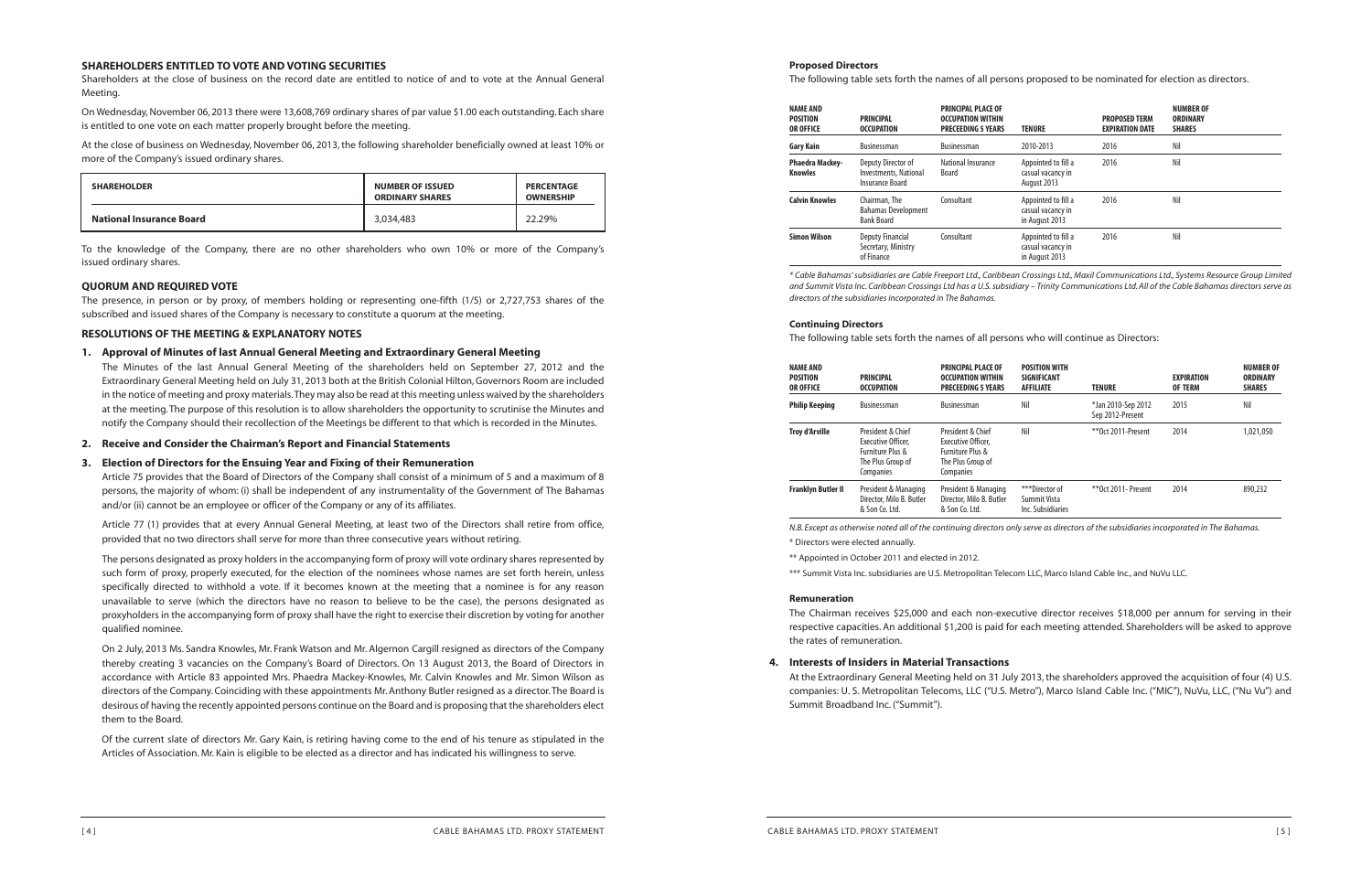During the year 2012 the Company declared dividends amounting to \$5,029,579 million to its ordinary shareholders.

- **5. Confirmation and Approval of Dividends Paid**
- **6. Ratification of Acts, Proceedings and Transactions of Directors and Officers** a court.

Directors and officers of the Company owe a duty to the Company to act honestly and in good faith with a view to the best interests of the Company. By voting in favour of the following resolution you will be (a) approving and adopting all of the acts of the directors and officers of the Company in respect of the past fiscal year of the Company and (b) agreeing to the Company indemnifying and defending the directors and officers against any claims, actions and proceedings that may be brought against them as a result of any act performed or omitted to be done by any of them, acting in their respective capacities as directors and officers of the Company, except in the case of any bad faith, intentional misconduct or other cause for which indemnity is precluded by applicable law, as may be determined by

"RESOLVED that the Company does ratify, approve, sanction and confirm all acts, transactions and proceedings of the directors and officers of the Company from the previous fiscal year end December 31, 2011 to the last fiscal year end December 31, 2012 and further that the Company does fully and effectively indemnify and save harmless all directors and officers of the Company, otherwise than in respect of bad faith, intentional misconduct or other cause for which indemnity is precluded by applicable law, as may be determined by a court and the directors notwithstanding the personal interest of all of them, be authorised to execute on behalf of the Company an indemnity or indemnities in favour of such directors and officers as and when necessary and that in the event of any claim or necessity to defend proceedings against the directors *or officers or any of them such defence is to be undertaken by the Company".*

Pursuant to Article 5 of the Company's Articles of Association, the Directors have set the rights attaching to the Series 6 and Series 7 share issue. In anticipation of the completion of the pending transaction and because the transaction involves the issuance of shares, shareholders are asked to approve amending the Company's Memorandum and Articles of Association to reflect the rights attached to Series 6 and Series 7. If approved, the resolution will only be effected upon the Company receiving regulatory approval for the issuance of the shares.

"RESOLVED THAT Subject to being granted regulatory approval, that the Memorandum and Articles of Association of the Company be amended to reflect the rights attached to Series 6,6% Non-voting Cumulative Redeemable Preference Shares *due 2023 as the same is set forth in the offering memorandum.*

### **7. Appointment of Auditors**

At the meeting, the ordinary shareholders will be called upon to reappoint Deloitte & Touche, as the auditors of the Company to serve until the close of the next annual general meeting of the Company. To be effective, the resolution re-appointing Deloitte & Touche as the auditors of the Company must be approved by the majority of the votes cast by the holders of ordinary shares present in person,or represented by proxy, at the Meeting.The audit committee and the management of the Company recommend that the ordinary shareholders vote for the reappointment of Deloitte & Touche,who have acted as the auditors of the Company since 1999.Arrangements have been made for one or more representatives of Deloitte & Touche to attend the meeting.

## **8. Approval of Resolutions to amend the Memorandum of Articles of Association**

Shareholders are advised to review the resolution in its entirety on the accompanying Proxy Form however a summary of the proposed resolutions are as follows:

*"RESOLVED THAT subject to being granted regulatory approval, the Memorandum and Articles of Association of the* Company be amended to reflect the rights attached to Series 7, 6% due 2016 (30 month) Non-Voting Cumulative *Convertible Redeemable Preference Shares as the same is set forth in the offering memorandum."*

The resolution will further direct that the Directors of the Company be and hereby are authorised to prepare such amendments as are appropriate and to arrange for the prompt filing of the same with the Registrar General's Department.

#### **(i) Purchase Consideration**

The Company paid consideration for each company as follows:

- (a) U.S. Metro US\$24,162,089 plus the purchase of an office building for the sum of \$750,000 effective August 15,2013.U.S.Metro wasfounded in 2006 and is an alternative facilities-based network provider in southwest Florida. In particular, it provides commercial and wholesale customers with aerial and buried fibre network in southwest Florida.
- (b) MIC US\$10.1M effective September 20, 2013. MIC was founded in 1995 and is a cable and broadband provider serving Marco Island, Florida. It focuses almost exclusively on bulk residential market including video, Internet and telephone services.
- (c) NuVu US\$12.6M effective September 20, 2013. NuVu was formed in 2011 and is Marco Island's mainland affiliate serving Bonita Springs,Naples and Ft. Myers, Florida. It also offers bulk contracts in one of the fastest growing and prosperous regions in North America.

#### **(ii) Refinancing**

The acquisition of the companies was facilitated through a refinancing of the Company's senior credit facility. The refinance facility totals \$135M and consists of (a) USD\$100M term loan, (b) USD\$15M revolving credit facility and (c) an incremental facility of up to US\$20M. Interest on the facility is based on LIBOR plus applicable margins ranging between 2.5% - 4%.The terms of the financing were finalised on September 20, 2013.

#### **(iii) Pending Transaction**

(a) Summit – As of record date, the acquisition of Summit is awaiting final regulatory approval. The consideration for the Summit transaction is as follows: Estimated Cash – US\$28,255,000 in addition to the issuance of 7,795 Series 6, 6% Non-Voting Cumulative, Redeemable Preference Shares due 2023 to 31 Summit Broadband shareholders.

Summit was formed in 2009 through the purchase of Orlando Telephone Company and is the leading service provider of triple play services to hotels, multi-dwelling units, enterprise and wholesale customers in Orlando, Florida.

(b) In furtherance of the shareholders' mandate to complete the acquisition of the companies, the Company intends to issue 13,310 Series 7, 6% Non Voting Cumulative, Convertible Redeemable Preference Shares due 2016 (30 months),to comply with the conditions of the approval for the acquisition of Summit granted by the Government of The Bahamas.

These acquisitions will have an immediate positive impact on digital, broadband and telephony subscriber results. The region where U.S. Metro, MIC, Nu Vu and Summit operate has a population in excess of 11.5 million; average household expenditures are in excess of US\$50,000 and the median household income exceeds US\$45,000. As these indicators suggest, the growing and thriving economy of this region is well positioned for significant growth for years to come.The strategic positioning of Cable Bahamas in the heart of thisregion will allow it to take advantage of both the existing economy as well asfuture growth potential.

#### **RELATED PARTIES**

| <b>RELATED PARTY</b>                         | <b>RELATIONSHIP</b>              | <b>TRANSACTION</b>                                                                          | <b>VALUE</b>                                           |
|----------------------------------------------|----------------------------------|---------------------------------------------------------------------------------------------|--------------------------------------------------------|
| <b>Philip Keeping</b><br>Nassau, The Bahamas | <b>Chairman of Cable Bahamas</b> | (i) Chairman and Shareholder<br>of Summit Broadband<br>(ii) Loan to CBL for interim funding | Owns 25,06% of<br>shares in Summit.<br>US \$5 million. |
| <b>Troy d'Arville</b>                        | Director, Shareholder            | Director and Shareholder                                                                    | Owns 15.21%                                            |
| Nassau, The Bahamas                          | of Cable Bahamas                 | of Summit Broadband                                                                         | of shares in Summit                                    |
| <b>Gary Kain</b>                             | Director of Cable Bahamas        | Indirect shareholder of                                                                     | Indirectly owns 1.86%                                  |
| Ontario, Canada                              |                                  | Summit Broadband                                                                            | shares in Summit;                                      |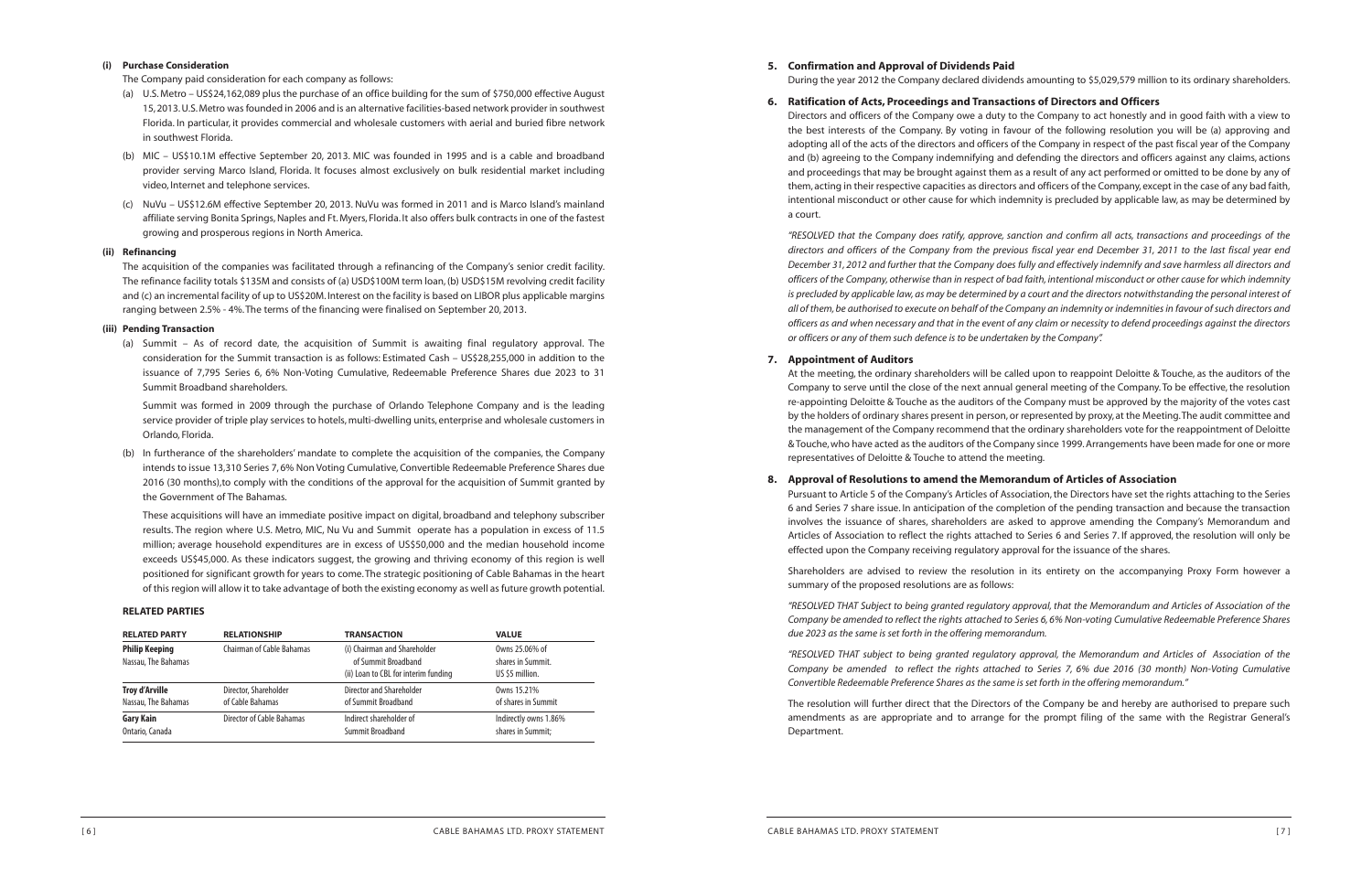#### **Corporate Governance & Nominating Committee**

The Corporate Governance & Nominating Committee is responsible for the development, documentation and adherence to the Company's governance policies and procedures.

#### **Special Investment Committee**

In early 2012, a Special Committee was established and charged with the responsibility of seeking out investment opportunities for the Company that would enable it to expand and grow in the telecommunications industry. As a result of its investigations, the committee found and recommended the acquisition of 4 U.S. companies, referred to earlier.

#### **SHAREHOLDER FEEDBACK AND COMMUNICATION**

Dated at the City of Nassau, New Providence Island, in the Commonwealth of The Bahamas, this 13th day of November, 2013.

 $\gamma'$  ( expertise)

The Company's communications policy is reviewed by the Board of Directors of the Company periodically and provides that communications with all constituents will be made in a timely, accurate and effective manner. The Company communicates regularly with its shareholders through press releases, and quarterly and annual reports. At the Company's shareholders' meetings, a full opportunity is afforded to shareholders to ask questions concerning the Company's activities. Investor and shareholder concerns are addressed on an on-going basis through the office of the Corporate Secretary. Information about the Company is also available on the Company's website at www.cablebahamas.com. The home page is updated regularly and permits access to quarterly reports, annual financial reports, press releases, product overviews, corporate reports, and other information.

#### **DIRECTORS'APPROVAL AND CERTIFICATE**

As at the end of the fiscal year and up to November 06, 2013 the record date, there was no indebtedness outstanding from any of the directors or executive management.

The contents and the sending of this Proxy Statement and Proxy Form have been approved by the Board of Directors of the Company.The foregoing contains no untrue statement of a material fact and does not omit to state a material fact that is required to be stated or that is necessary to make a statement not misleading in light of the circumstances in which it was made.

**Philip Keeping** Chairman

#### **EXECUTIVE COMPENSATION**

The members of executive management inclusive of the Directors of the Company received aggregate compensation, including salary, performance bonuses and post employment benefits amounting to \$1,803,878 in the financial year 2012.The aggregate compensation for the financial year 2011 and 2012 was 3,249,859.

#### **(i) Current & Past**

| <b>COMPENSATION</b> | <b>AGGREGATE AMOUNTS</b><br><b>DIRECTORS &amp; SENIOR</b><br>OFFICERS 2011 | <b>AGGREGATE AMOUNTS</b><br><b>DIRECTORS &amp; SENIOR</b><br><b>OFFICERS 2012</b> | <b>AGGREGATE AMOUNTS</b><br><b>DIRECTORS &amp; SENIOR</b><br><b>OFFICERS 2013</b> |
|---------------------|----------------------------------------------------------------------------|-----------------------------------------------------------------------------------|-----------------------------------------------------------------------------------|
| Cash                | \$1,379,486                                                                | \$1,719,869                                                                       | \$1,456,310                                                                       |
| Non-cash            | \$66,495                                                                   | \$84,009                                                                          | \$139,246                                                                         |

#### **Report on Executive Compensation**

The Compensation Committee of the Board of Directors has primary responsibility for the appointment, evaluation, and remuneration of key executives, and the design of the Company's compensation plans. The Board of Directors approves all matters related to compensation of the executive officers.

#### **Indebtedness of Management**

#### **CORPORATE GOVERNANCE**

#### **Duties of the Board**

The Board of Directors of the Company hasthe obligation to oversee the conduct of the business of the Company and to supervise senior management who are responsible for the day-to-day conduct of the business. The Board of Directors deals with all matters that materially impact the Company.

#### **Committees of the Board of Directors**

The Board of Directors has delegated certain of its responsibilities to committees of the board. Such committees are generally responsible for reviewing matters specified in their mandates and making recommendation to the board, which retains ultimate decision-making authority.The Board of Directors has constituted the following committees:

- **• Compensation Committee**
- **• Audit Committee**
- **• Corporate Governance & Nominating Committee**
- **• Special Investment Committee**

#### **Compensation Committee**

The Compensation Committee of the Board of Directors has primary responsibility for the appointment, evaluation, and remuneration of key executives, and the design of the Company's compensation plans. The Board of Directors approves all matters related to compensation of the executive officers.

#### **Audit Committee**

The Audit Committee is comprised of directors who are neither officers nor employees of the Company or any of its subsidiaries. The Audit Committee is responsible for the oversight of the financial reporting and internal controls of the Company, which includes the review and evaluation of the appropriate accounting principles and practices to be observed in the preparation of the accounts of the Company and its subsidiaries.The Audit Committee is responsible for the initial review of the Company's annual audited consolidated financial statements prior to consideration thereof by the Board of Directors. It approves the scope of the audit activities proposed each year to be conducted by the independent auditors. It also recommends the appointment and approves the terms of engagement of the independent auditors.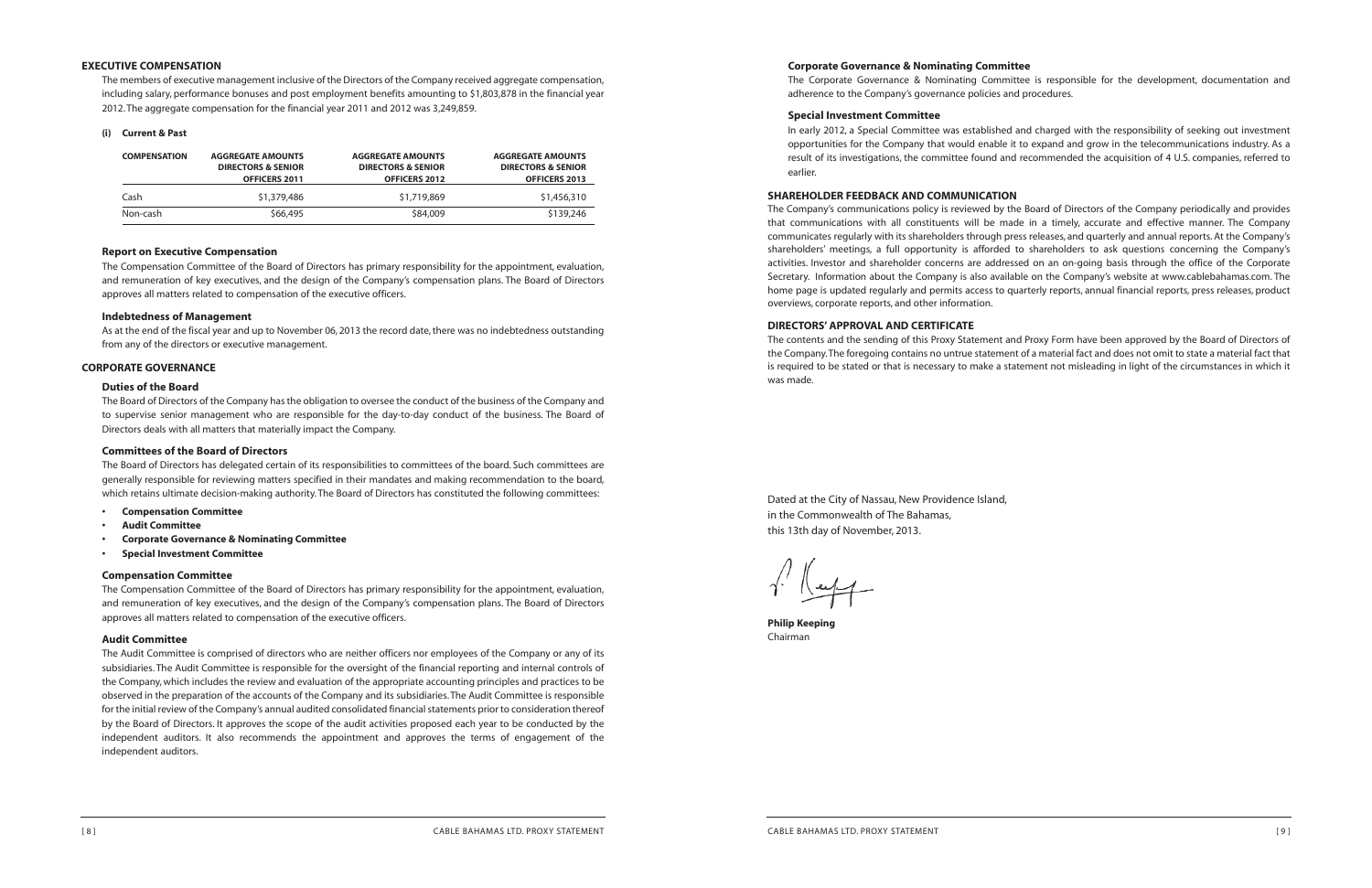The Chairman advised that the Minutes were available for inspection at the meeting and were circulated to all shareholders. He then advised that he was prepared to receive a resolution that the reading of the Minutes be

# **5. Minutes of the last meeting of Shareholders** dispensed with and that the Minutes be adopted.

A motion was made by Mr. David Burrows and seconded by Mr. Oswald Dean that the reading of the Minutes be dispensed with and that the Minutes be adopted.The motion was carried unanimously.

#### **6. Chairman's Report**

The Chairman then tabled his report and advised that it was included in the Company's Annual Report and that it was available for inspection. He then advised that he was prepared to receive a resolution that the reading of the reports be dispensed with and that the report be adopted.

A motion was made by Mr.Keith Wisdom and seconded by Mr.David Burrows that reading be dispensed with and the Report adopted.

The Motion was put to a vote and carried unanimously.

#### **7. Scrutineer's Report**

The Chairman informed the meeting that the Scrutineer's Report wasready and asked Ms.Jessica Ferguson to present her report.

The Chairman noted that Mr. Geoff Andrews of Deloitte & Touche was available to answer any questions regarding the report. Shareholders were asked if they had any questions or comments concerning the Auditors' Report or the Financial Statements.There were no questions.The Chairman requested a motion for the acceptance and approval of the Consolidated Financial Statements as tabled.

Ms. Ferguson advised that the total shares represented at the meeting in person or by proxy were 6,250,559 representing 45.98% of the issued and outstanding shares of the Company.

#### **8. Financial Statement and Report of Auditors**

The four (4) persons nominated were elected directors of the Company to hold office until their successors are elected or appointed.

The Chairman advised that a copy of the Financial Statements for the financial year ended 31st December, 2011 was mailed to each of the shareholders of the Company.He further advised that the Financial Statements were comprised of the Consolidated Statement of Financial Position as at 31st December, 2011, the Consolidated Statement of Comprehensive Income,Consolidated Statement of Changes in Equity and the Consolidated Statement of Cash Flows for the year ended 31st December, 2011; and the Notes to the Consolidated Financial Statements.

A motion was duly moved by Mr. Andre Knowles and seconded by Mr. David Burrows and was unanimously carried approving the Consolidated Financial Statements.

#### **9. Election of Directors**

The Chairman proceeded with the election of directors.

The Chairman advised that a quorum was present and that the scrutineer's report would be made during the course of the meeting. He then proceeded with the business of the meeting.

A motion was moved by Ms. Judith Smith and seconded by Mr. David Burrows that Ms. Sandra Knowles, Messieurs Philip Keeping, Troy d'Arville and Franklyn Butler be nominated to hold office until their successors are elected or appointed.

A motion was made by Mr. Keith Wisdom and seconded by Mr. Eric Russell that nominations be closed.

### **CABLE BAHAMAS LTD. ANNUAL GENERAL MEETING OF SHAREHOLDERS**

HELD AT 6:00 P.M.ON SEPTEMBER 27, 2012 AT THE BRITISH COLONIAL HILTON HOTEL NASSAU,THE BAHAMAS

## **ANNUAL GENERAL MEETING OF SHAREHOLDERS MEETING MINUTES**

### **1. Call to Order and Introduction**

The Annual Meeting of Shareholders of Cable Bahamas Ltd.was called to order by Mr. Philip Keeping,the Chairman of the Board of Directors. Mr. Keeping recognised the passing earlier this year of Al Jarrett a former director of Cable Bahamas. He also welcomed the shareholders to the meeting on behalf of the Board of Directors and the Management of the Company.

Mr. Keeping advised the Shareholders that he would act as Chairman of the meeting and that Ms.Judith Smith would act as Secretary of the meeting.

Mr. Keeping proceeded to introduce the members of the Board of Directors and Officers in attendance, namely: Mr. Frank Watson, Mr.Gary Kain and Mr.Anthony Butler (Also the President & Chief Executive Officer). Mr.Algernon Cargill was also announced but he was not present.The Chairman introduced the proposed directors:

(1) Ms. Sandra Knowles – who is up for re-election

(2) Himself – who is up for re-election

(3) Troy d'Arville and Franklyn Butler – who were appointed to the Board in October 2011 and are proposed for formal election by the shareholders.

The officers present were: Mr. Barry Williams, Senior Vice-President Finance, Mr. John Gomez, Vice President, Engineering and Mr. Blaine Schafer,Vice President Information and Telecom Services.

### **2. Appointment of Scrutineer**

The Chairman appointed Ms. Jessica Ferguson of Bahamas Central Securities Depositary Limited, the Share Registrars and Transfer Agents Ltd. to act as scrutineer of the meeting.

#### **3. Tabling Notice of Meeting**

The Chairman requested Judith Smith, as the Secretary of the Meeting to table proof of service of the Notice calling the meeting,the Form of Proxy and the Annual Report, and the Secretary of the Meeting duly complied by tabling the Certificate of the Company's Registrar Transfer Agent, as to the due mailing of the Notice, Form of proxy and the Annual Report.The Chairman ordered that these items be kept as part of the record of the meeting.

#### **4. Quorum/Declaration of Regular Constitution of the Meeting**

The Chairman declared that, as Notice of the meeting had been duly provided and a quorum of the shareholders was present, the meeting was regularly called and properly constituted for the transaction of business and therefore proceeded to the business of the meeting.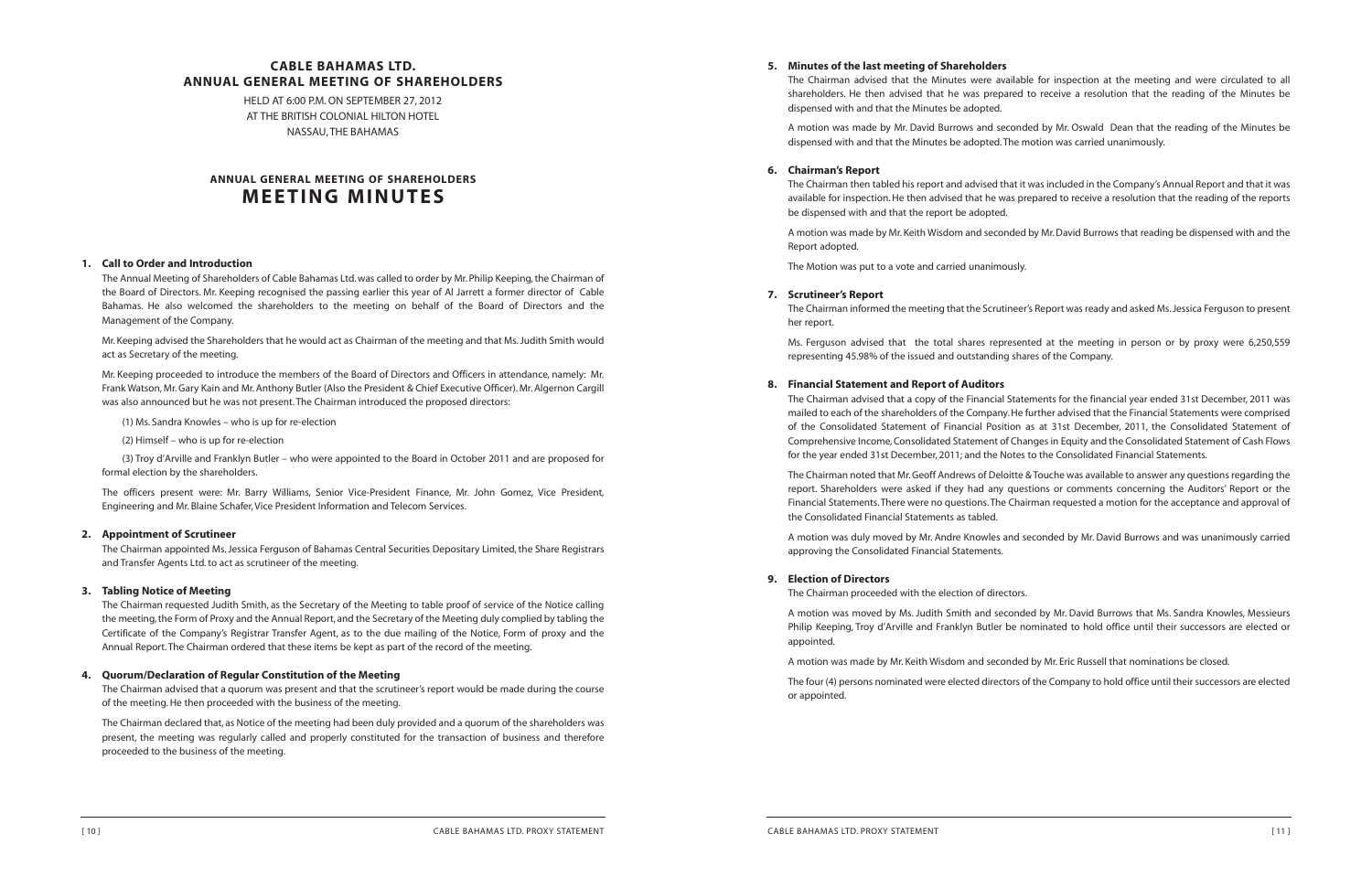## **CABLE BAHAMAS LTD. EXTRAORDINARY GENERAL MEETING OF SHAREHOLDERS**

HELD AT 6:00 P.M.ON JULY 31, 2013 AT THE BRITISH COLONIAL HILTON HOTEL NASSAU,THE BAHAMAS

The Extraordinary General Meeting of Shareholders of Cable Bahamas Ltd. was called to order by Mr. Philip Keeping, the Chairman of the Board of Directors. Mr. Keeping welcomed and thanked the shareholders for attending the meeting on behalf of the Board of Directors and the management of the Company.He noted that the purpose of the meeting was solely to consider the acquisition by the Company of four (4) companies in the United States i.e. Marco Island Cable Inc., NuVu LLC, U.S. Metropolitan Telecoms LLC and Summit Broadband Inc.

# **EXTRAORDINARY GENERAL MEETING OF SHAREHOLDERS MEETING MINUTES**

#### **1. Call to Order and Introduction**

The Chairman appointed Mr. Stafford Greene of Bahamas Central Securities Depositary Limited, the Share Registrars and Transfer Agents Ltd. to act as Scrutineer of the meeting.

Mr. Keeping advised the shareholders that he would act as Chairman of the meeting and that Ms.Judith Smith would act as Secretary of the meeting.

The Chairman declared that, as Notice of the meeting had been duly provided and a quorum of the shareholders was present, the meeting was regularly called and properly constituted for the transaction of business.

Mr. Keeping proceeded to introduce the members of the Board of Directors in attendance, namely: Messieurs Gary Kain, Mr. Anthony Butler (also the President & Chief Executive Officer), Franklyn Butler and Troy d'Arville

The officers present were: Messieurs Barry Williams, Senior Vice-President Finance; John Gomez, Vice President, Engineering and Blaine Schafer,Vice President Information and Telecom Services.

#### **2. Appointment of Scrutineer**

#### **3. Tabling Notice of Meeting**

The Chairman requested the Secretary to table proof of service of the due notice and accompanying material. The Secretary duly complied by tabling the Certificate of the Company's Registrar Transfer Agent, as to the due mailing of the Notice and accompanying material. The Chairman directed that these items be kept as part of the record of the meeting.

### **4. Quorum/Declaration of Regular Constitution of the Meeting**

#### **5. Scrutineer's Report**

The Chairman informed the meeting that the Scrutineer's Report was ready and asked Mr. Stafford Green to present the Report.

Mr. Stafford Green advised that the total shares represented at the meeting in person or by proxy were 9,901,078 representing 72.84% of the issued and outstanding shares of the Company.

#### **10. Approval of Dividends paid in 2011**

The Chairman advised the Meeting that for the year ended December 31, 2011, the Company paid a total of \$4,349,644 million in dividends to its ordinary shareholders and he invited a motion to approve the dividends paid in 2011.

A motion was made by Mr.John Gomez and seconded by Mr.Oliver Hutchinson to approve the dividends paid by the Company in 2011.The motion was duly carried.

#### **11. Ratification of Acts, Proceedings and Transactions of Directors and Officers**

Tohe Chairman requested a motion to ratify and confirm all acts transactions and proceedings of direct s and officers of the Company from the previous fiscal year end December 31, 2010 to the last fiscal year December 31, 2011 and for approval of the indemnity and defence. The motion was duly made by Darius Williams and seconded by Eric Russell. The motion was put to a vote and was carried unanimously.

#### **12. Appointment of Auditors**

The Chairman invited a motion for the appointment of auditors.

A motion was duly made by Mr. Keith Wisdom and seconded by Ms. Beverley Bethel that Deloitte & Touche be appointed auditors of the Company to hold office until the next Annual General Meeting of the Shareholders or until a successor be appointed and that the directors be authorised to fix their remuneration.The motion was put to a vote and carried.

The Chairman declared that Deloitte & Touche were appointed auditors of the Company for the ensuing year and that the directors were authorised to fix their remuneration.

#### **14. Termination**

The Chairman requested whether there was any other business. There being no further business, a motion was duly moved by Mr. Edsel Strachan and seconded by Mr. Greg Walker that the meeting be terminated. The motion was carried and the Chairman declared the meeting at an end at 6:18 p.m.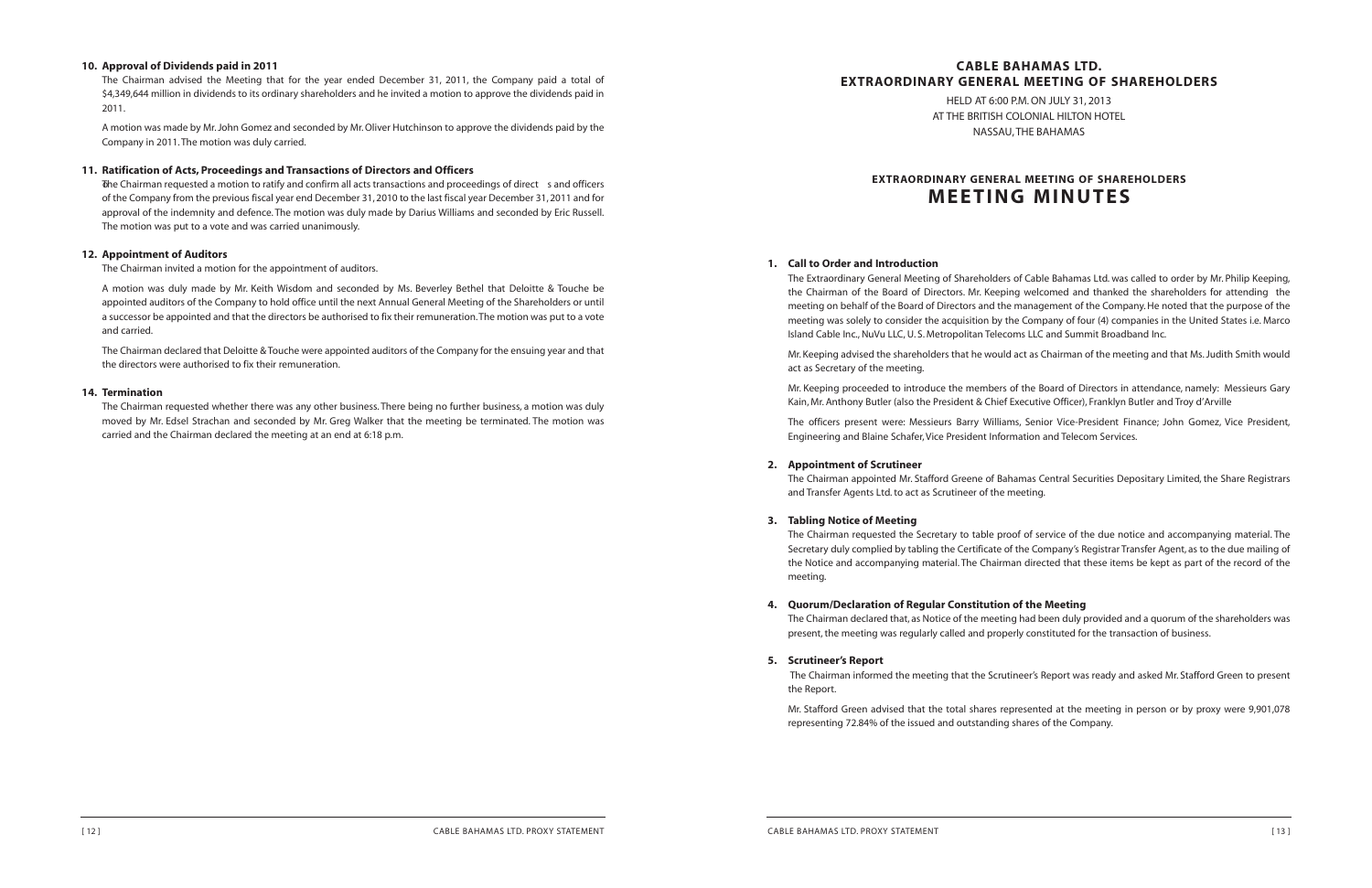**Secretary/Legal Counsel:** Replied that it begins from the proposition that the memorandum and articles of the he calling of a meeting of the shareholders, we have a quorum s can vote on the matter and the Board will take its direction vote at this meeting will be a proper vote. As far as the tions with the Government is concerned, the decision of the for the Government's consideration.

**5, 2013, the Company has been trying to get the nominees** Ind that the Company was doing its best to comply with the the Government.

**K** the deal and thought the Government should not mess

unsel. Asked if it was the Company's position that the meeting conditions set by the Government?

ut was advised by the Secretary/Legal Counsel that if he was ne would not be allowed to address the meeting further. It was suggested that he let Ms. Bethel pose his question/comment to the meeting. After some deliberation between himself and Ms. Bethel, the meeting was informed that there was nothing further.

| <b>President:</b>                                                                                                                                                     | (b) There should be oppo<br>isolation. This is a big<br>for everybody.                                                                                                   |
|-----------------------------------------------------------------------------------------------------------------------------------------------------------------------|--------------------------------------------------------------------------------------------------------------------------------------------------------------------------|
| Mr. Simon Wilson,<br><b>Deputy Financial</b><br><b>Secretary, Ministry</b><br>of Finance:                                                                             | Stated that the EGM was                                                                                                                                                  |
| <b>Secretary/Legal Counsel:</b>                                                                                                                                       | BCSD has notified the me<br>properly constituted. Mr.                                                                                                                    |
| Ms. Rowena Bethel,<br><b>Executive Director,</b><br><b>National Ins. Board:</b>                                                                                       | Whether points 2 and 3 o<br>by the Government direc<br>if the meeting was being                                                                                          |
| <b>Secretary/Legal Counsel:</b>                                                                                                                                       | Replied that it begins fro<br>Company provided for th<br>present. The shareholder:<br>from the shareholders. A<br>discussions and negotiat<br>shareholders is a matter f |
| <b>President:</b>                                                                                                                                                     | Explained that since July<br>from the Government an<br>timeframes agreed with t                                                                                          |
| <b>Mr. Kevin Collie:</b>                                                                                                                                              | Expressed his support for<br>things up.                                                                                                                                  |
| Ms. Bethel:                                                                                                                                                           | Disagreed with Legal Cou<br>did not comply with the                                                                                                                      |
| Mr. Wilson attempted to make a further statement, but<br>not representing a shareholder at the meeting that h<br>supposted that he let Ms Rethel nose his question/co |                                                                                                                                                                          |

#### **7. Voting**

The Chairman explained that the voting would be done by taking a poll.He informed the meeting that persons with a card should write on the card yes, no or abstain. The Chairman asked that all those in favour of the motion raise their cards and the cards were collected.He asked similarly and separately for all those opposed and all those abstaining to do the same thing and the cards were collected.

The votes were tabulated by the Scrutineer and he reported to the meeting that the resolution was carried.The voting was as follows:

|              | <b>SHARES</b> | $\%$   |  |
|--------------|---------------|--------|--|
| Vote For     | 6,116,379     | 62.24% |  |
| Vote Against | 0             | 0      |  |
| Abstained    | 3,710,644     | 37.37% |  |
| <b>TOTAL</b> | 9,827,023     | 100%   |  |

#### **6. Procedure**

The Chairman informed the meeting that in addition to the information in the Notice and Proxy Statement, the President & CEO would make a presentation on the transaction. The shareholders could ask questions at the end of the presentation.He noted that there were a few housekeeping matters and asked the Secretary to deal with them.

The Secretary pointed out that there was an error on page 2 and in footnote 2 which cites the Government directors as Franklyn Butler and Tony Butler. Franklyn and Tony Butler are considered independent directors for the purposes of this transaction; in other words, unrelated parties.

The second matter was a disclaimer from RBC Capital Markets which was as follows:

RBC Capital Markets LLC delivered its opinion to the special committee solely for the benefit and use of the special committee (in its capacity as such) in connection with and for purposes of its evaluation of the aggregate consideration from a financial point of view to the company and such opinion should not be construed to confer any rights or remedies upon, and may not be relied upon by, any other party. The opinion and related analyses provided by RBC Capital Markets LLC were only one of many factors considered by the special committee in its evaluation of the transaction and should not be viewed as determinative of the views of any other party with respect to the transaction or the consideration payable in the transaction. Its opinion did not address any other aspect of the transaction and no opinion or view was expressed as to the underlying business decision of the company to engage in the transaction or the relative merits of the transaction compared to any alternative business strategy or transaction that might be available to the company or in which the company might engage. RBC Capital Markets' opinion should not be construed as creating any fiduciary duty on the part of RBC Capital Markets LLC to any party and does not constitute a recommendation to any holder of the company's securities as to how such holder should vote or act in connection with the transaction.

The President then proceeded with the presentation (Exhibit A).

#### *Questions & Answers*

| <b>Mr. Timothy Brown:</b>  | (a) What percentage of the new structure does the 10 million share issuance represent?<br>(b) Any plans to have CBL shares traded on an international stock exchange?                                                                                                                                                                                                                                                          |
|----------------------------|--------------------------------------------------------------------------------------------------------------------------------------------------------------------------------------------------------------------------------------------------------------------------------------------------------------------------------------------------------------------------------------------------------------------------------|
| <b>President:</b>          | (a) $6.7\%$<br>(b) Not given any thought to this.                                                                                                                                                                                                                                                                                                                                                                              |
| <b>Mr. Richard Pardy:</b>  | Addressed the audience on the growth potential of Florida.                                                                                                                                                                                                                                                                                                                                                                     |
| Mr. Jamal Stubbs, CFAL:    | (a) What is meant by Summit Vista having no value?<br>(b) Explain the consideration.<br>(c) What is meant about government directors and independence?                                                                                                                                                                                                                                                                         |
| <b>President:</b>          | (a) He understands the government is saying that Summit Vista is a holding company.<br>(b) The valuation of the company was done by RBC Mergers & Acquisition.<br>(c) We had made a clarification on the description of Franklyn Butler and Tony Butler<br>as government directors and for the purposes of the transaction Franklyn and Tony<br>Butler are independent. It has nothing to do with the Articles of the Company. |
| <b>Mr. Gevon Moss:</b>     | (a) What happens if the shareholders vote no for the acquisition?<br>(b) How does the merger affect staff and opportunities?<br>(c) Will the legal considerations be the same for The Bahamas and Orlando?<br>Will it be the same service?                                                                                                                                                                                     |
| <b>Director F. Butler:</b> | (a) If the vote is no, the Company will have to write off all of its investments and<br>expenses. The Company is of the view that it did not have to get shareholder<br>approval for this transaction, but the Government has insisted we have shareholder<br>approval.                                                                                                                                                        |

**President:** (b) There should be opportunities for staff.The telecoms environment does not work in opportunity for our staff development. It should be a win/win

**not** properly held.

eeting that there is a quorum present and that the meeting is Wilson was asked to explain further, but declined.

on page 2 of the Proxy Statement had been met, i.e. agreement **Executive Extraordinary Meeting, and therefore** the Extraordinary Meeting, and therefore **I** held at the Government's insistence, it was invalid.